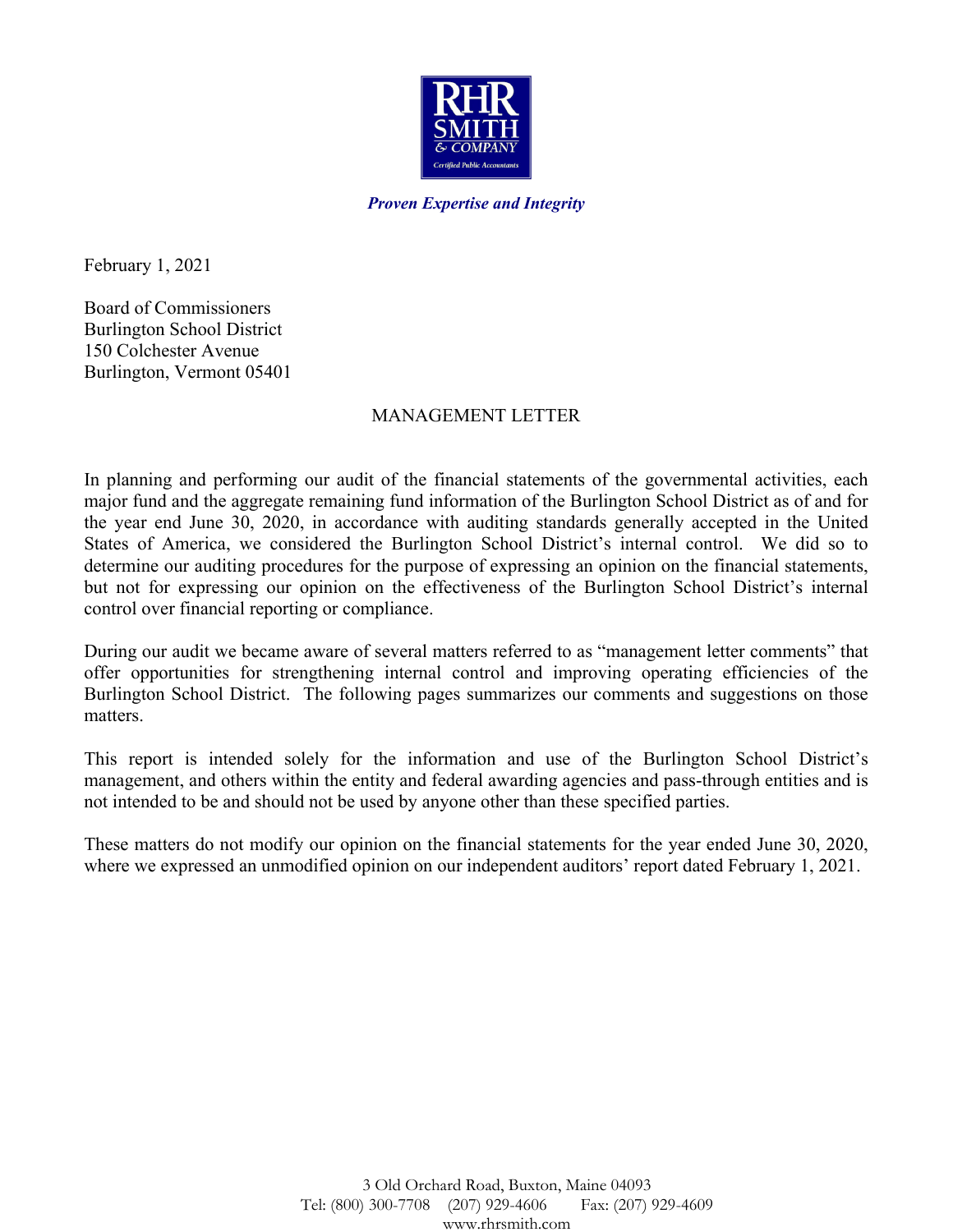# **Purchase Orders**

While performing the audit for the above-mentioned fiscal year, we noted some instances that the district did not utilize and process purchase orders in accordance with its own procedures. We recommend that the district utilize and process purchase orders in its financial accounting software to help ensure that all expenditure transactions are properly recorded in its financial accounting software in compliance with generally accepted accounting principles (GAAP), to help ensure accuracy and completeness of transactions in the correct reporting period and to help avoid material misstatements in the financial statements.

While performing the audit for the above-mentioned fiscal year, we noted an expense that was not in the proper period. We recommend management review its procedures to ensure the timely recording and payment of expenditures to ensure accuracy and completeness in the correct reporting period and to help avoid material misstatements in the financial statements.

# **Credit Cards and Open Accounts**

While performing the audit for the above-mentioned fiscal year, we noted that the School District does not have a procedure for credit card usage. We recommend that the School District adopt a procedure concerning credit card usage to help ensure compliance with all applicable federal/state statutes and regulations, to help reduce the risk of fraud and to help reduce the risk of material misstatement in the financial statements.

## **Cash Receipts**

While performing the audit for the above-mentioned fiscal year, we noted that the district could not provide documentation to substantiate all deposits made to its financial institution specifically related to the food service program. We recommend that management review and revise its procedures to require that documentation be on file to substantiate all deposits made to its financial institution to help ensure that all transactions are properly recorded and to help avoid material misstatements in the financial statements.

### **Deposits**

While performing the audit for the above-mentioned fiscal year, we noted that deposits are not deposited to the financial institution of the district within a consistent time frame. We recommend that management review and revise its procedures concerning how long deposits remain on site at the district to help reduce the risk of fraud and to help ensure accuracy and completeness of transactions in the correct reporting period. We also recommend that management consider any and all applicable federal/state statutes and regulations concerning this timeline to help ensure compliance with all applicable regulatory requirements.

### **Bank Reconciliations**

While performing the audit for the above-mentioned fiscal year, we noted that bank reconciliations were not completed in a timely manner. We recommend that all bank reconciliations be completed and reviewed within 30 days of the bank statement date to help ensure accuracy and completeness of transactions in the correct reporting period and to help avoid material misstatements in the financial statements.